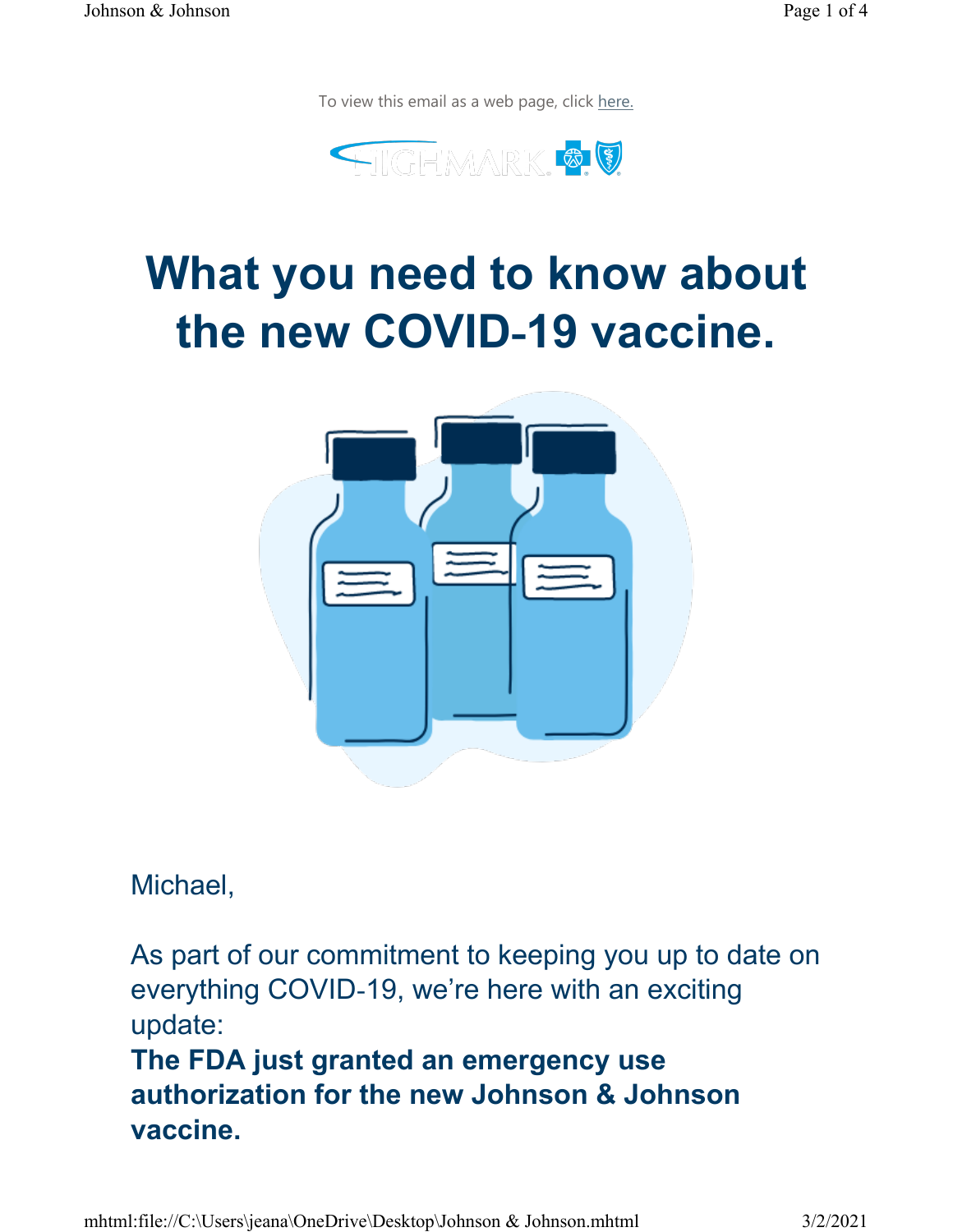This means as many as 100 million vaccines will be added to the total U.S. supply by June — a significant step in speeding up vaccine access for all of us.

### Here's what you need to know right now. About the vaccine:

#### • How is this vaccine different?

The Johnson & Johnson vaccine only requires one dose, and doesn't have the same cold storage and distribution constraints as the vaccines made by Pfizer and Moderna.

#### • Is the one-dose vaccine effective?

All three vaccines are reported to be equally effective at preventing hospitalization and death related to COVID-19. The Johnson & Johnson vaccine is 72% effective against moderate to severe infection in the U.S., and 85% effective against serious symptoms. This level of protection was demonstrated at 28 days after vaccination.

#### • Are there side effects?

Initial safety information states that the most common reactions include injection site pain, fatigue, headache, and muscle aches.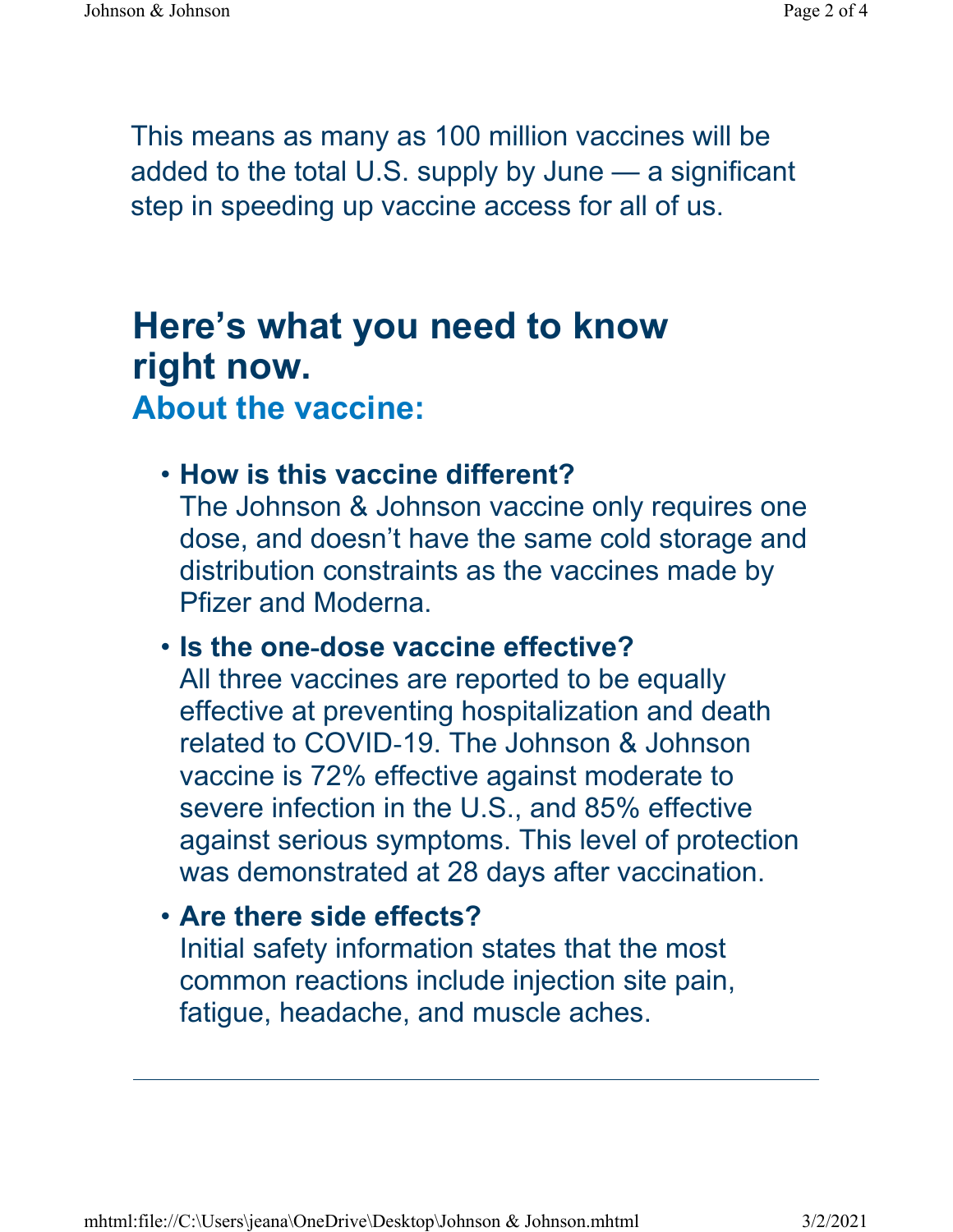### About eligibility:

### • Who is eligible for this vaccine?

The CDC recommends the Johnson & Johnson vaccine for individuals aged 18 or older. Along with Pfizer and Moderna, distribution is managed by each state and is currently prioritized for health care workers, those aged 65 and up, and those with high-risk medical conditions. There are no updates on other specific groups for the vaccine yet.

• Will I be able to choose which type of vaccine I get?

It's possible but unlikely, as most vaccination sites will carry only one type of the vaccine.

## Questions about vaccine safety, other COVID-19 vaccines, or how they work?

### TAKE A LOOK AT OUR FAQS

Fifth Avenue Place, 120 Fifth Ave., Pittsburgh, PA 15222

Unsubscribe | Privacy Policy | Non-Discrimination Policy